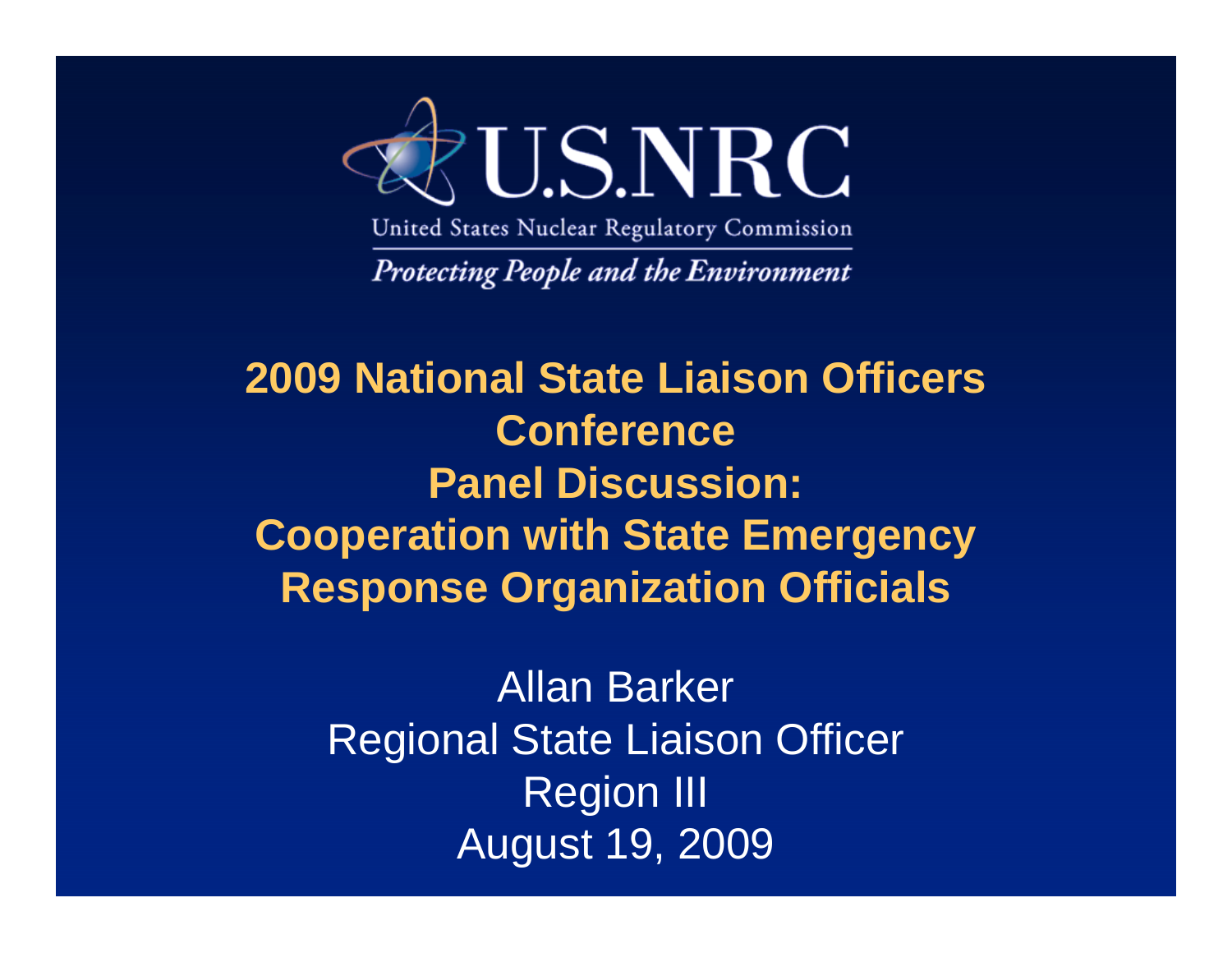

#### **The Mechanics………**

- Our Region III Liaison role is to notify the applicable States and FEMA regional duty officers, and if appropriate, the Prairie Island Indian Community.
- Contrary to popular belief, the Federal government does NOT have jurisdiction on a local level to direct public response action.
- The role of the federal government is to provide technical assistance and to augment State and Local resources.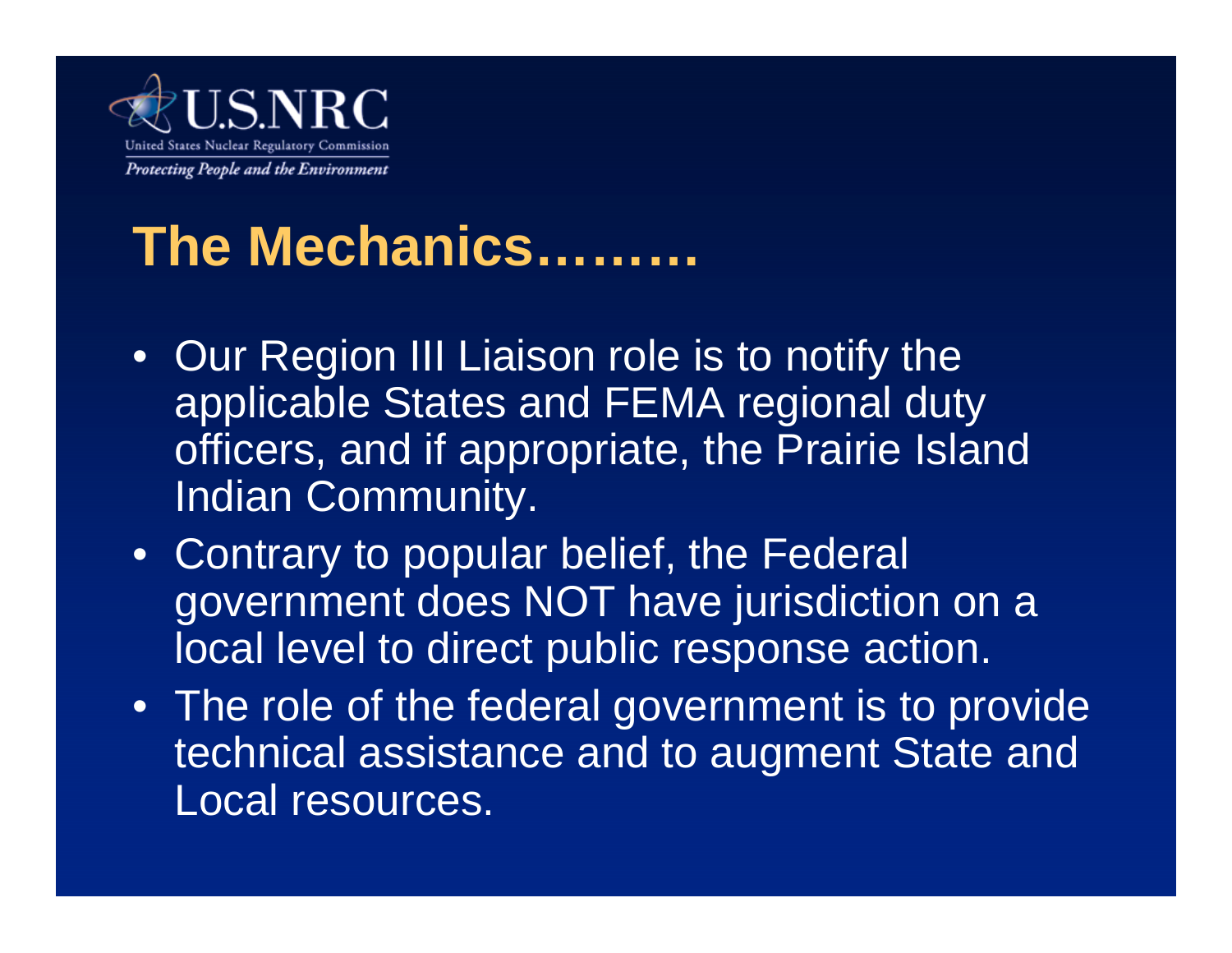

### **Regional Incident Response**

- Determine State EOC level of activation
- Updates made due to incident changes and/or upon request
- Is a State EOC Liaison Leader needed to establish single point of contact?
- Determine contact information of State protective action decision making authority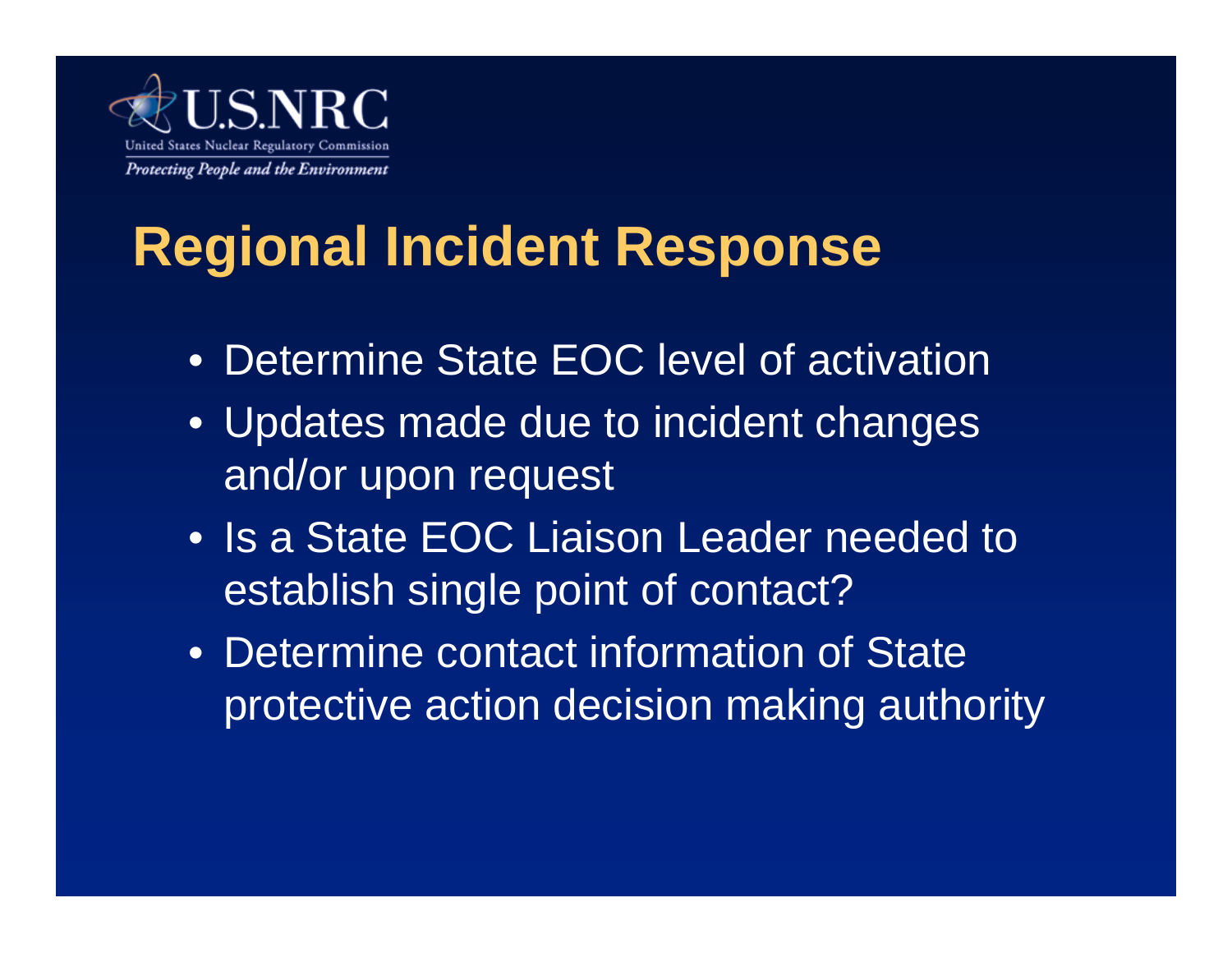

United States Nuclear Regulatory Commission

**Protecting People and the Environment** 

# **How About A……….**

# **TEST ??**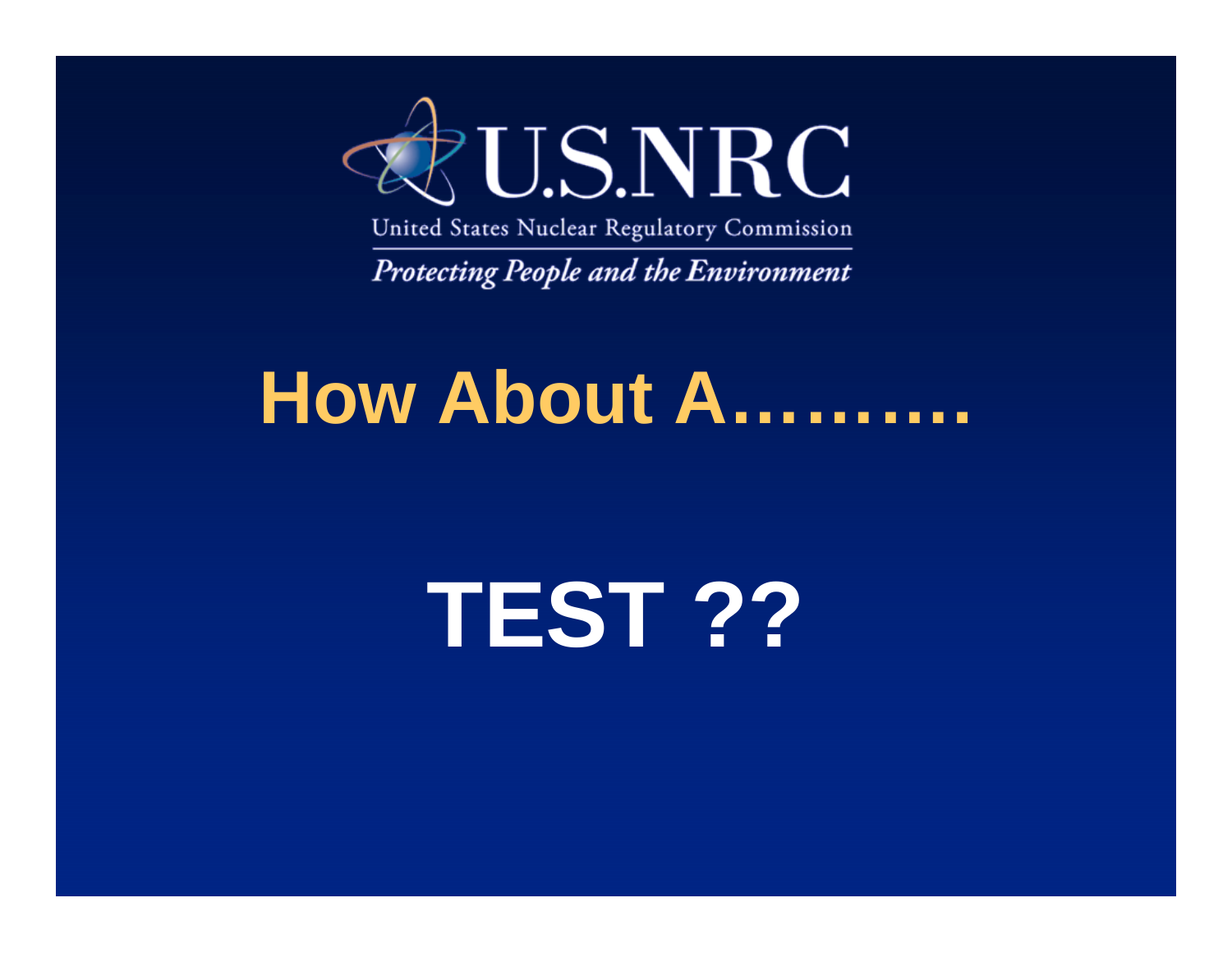

#### **Test Notification**

- Unusual Event has been declared due to an explosion in the protected area. A temporary storage building has physical damage after reports of an explosion in the area.
- Building is located outside any vital area. There are no reports of fire in the area.
- No impact on reactor operation with the unit remaining at 100%. The cause of the explosion is still unknown.
- No offsite assistance from the fire department has been requested, and no personnel injuries reported.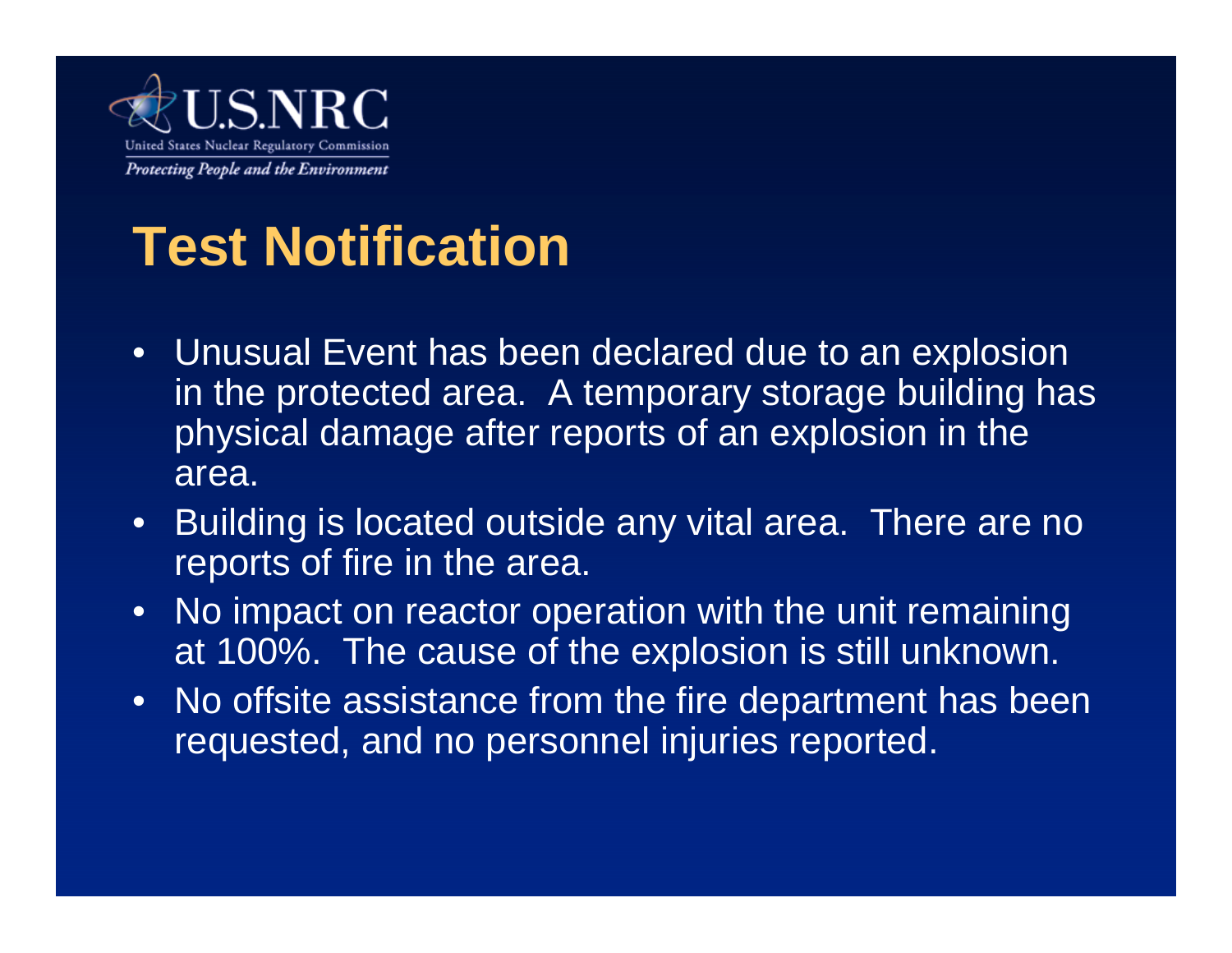

#### **Other Questions……...**

- What did the temporary storage building contain?
- Where did the debris land?
- Are there similar storage buildings at other locations on site?
- During the notification was there an additional question that should have been asked?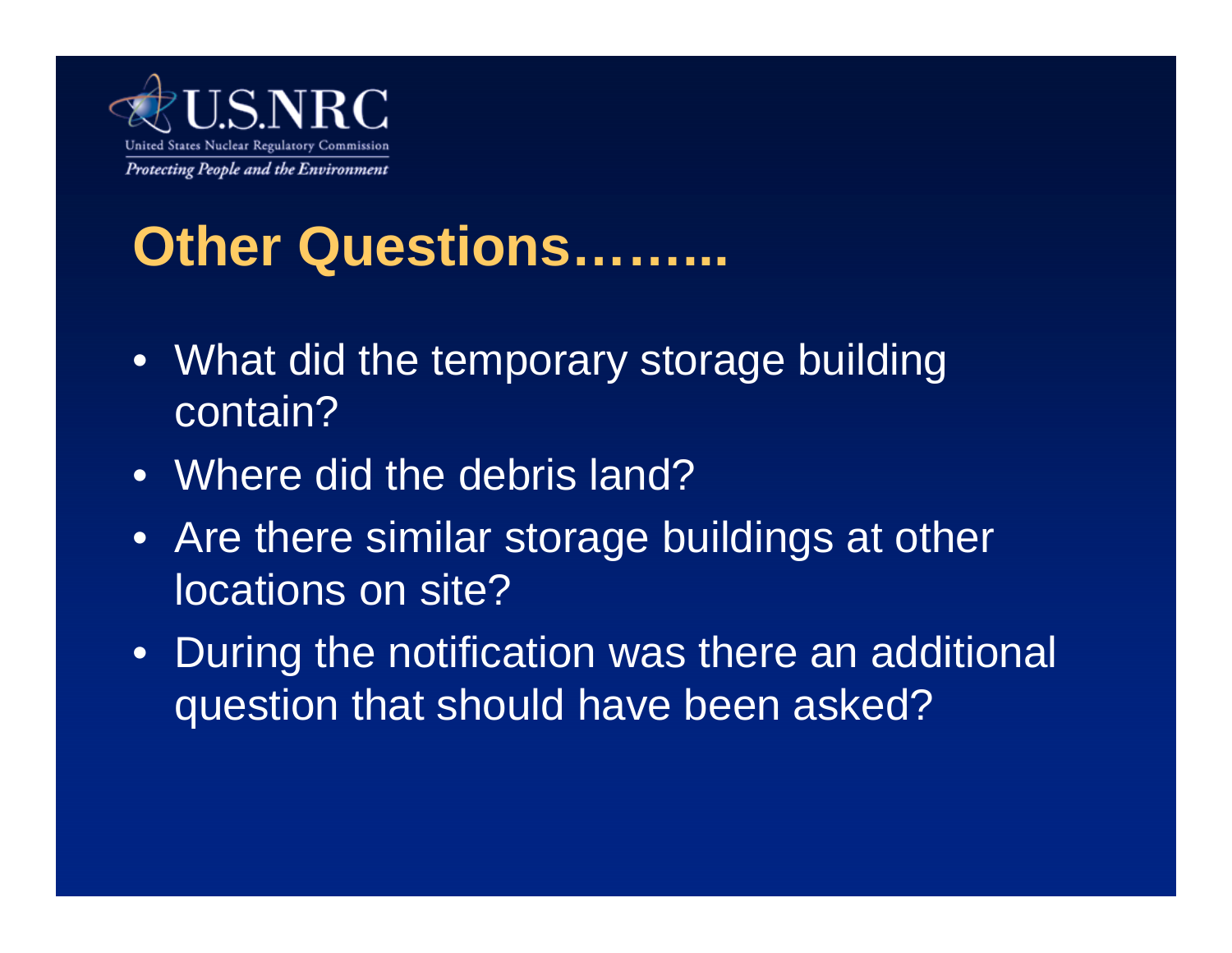

### **Cooperation is built from……**

- Creditability a "single" point of contact for the state with the support of the agency.
- Being sensitive to the State's audience.
- Communicate in a tone that delivers the significance of the incident.
- Do NOT Speculate or Assume.
- Prepare for the next logical question.
- Communicate factual information when learned.